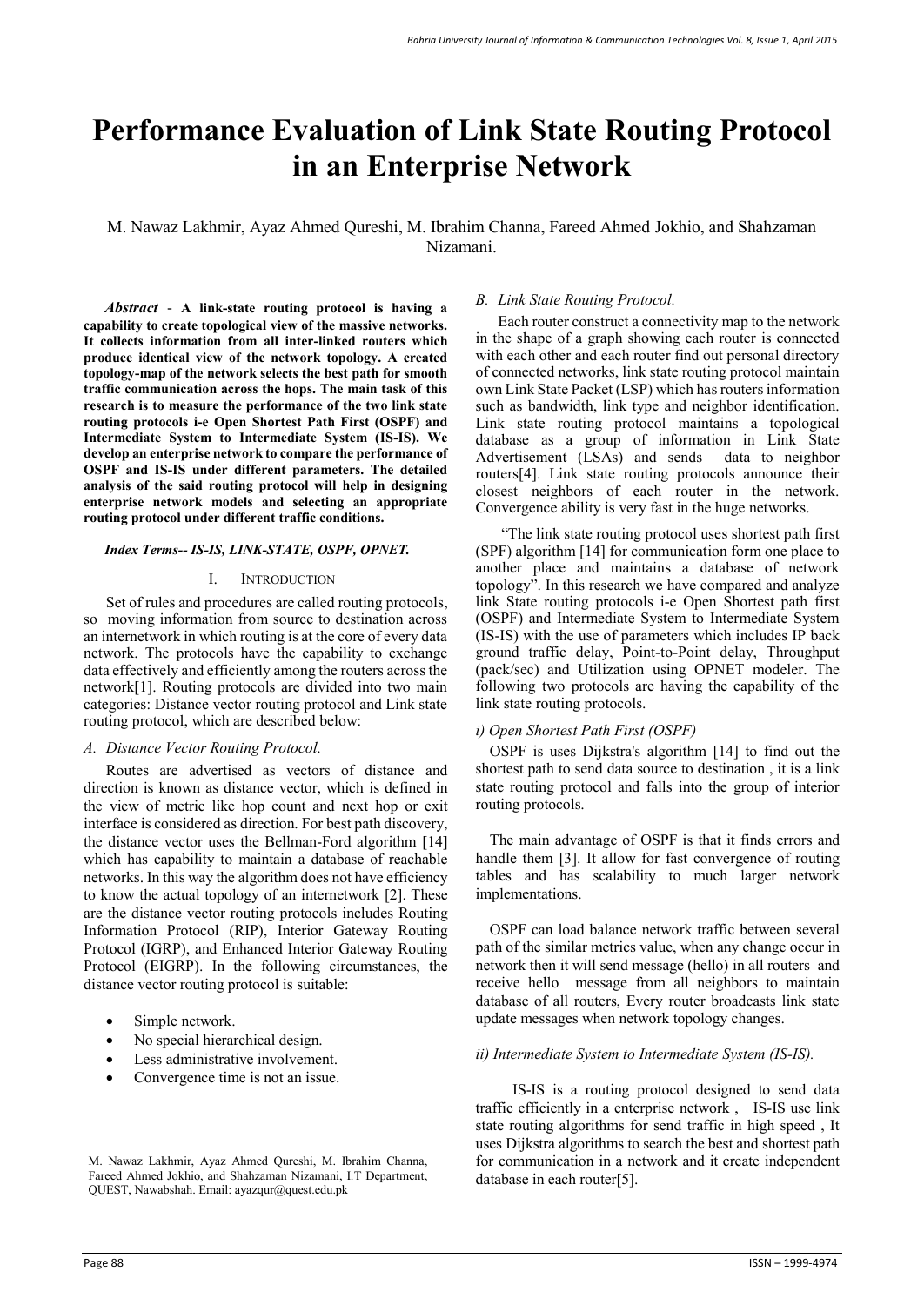## II. LITERATURE REVIEW

The performance analysis of several routing protocols like RIP, OSPF, EIGRP, IGRP has done by the Archana Kudtarkar et al in which EIGRP routing protocol is based on real time application and the author concluded that EIGRP will be the finest selection for FTP, email and Database access[1]. Whereas, the authors [3] to [5] has done simulation based comparison analysis of RIP, OSPF, EIGRP, the author determined that to design an ideal routing topology by using OPNET modeler would be the best choice for network designers to implement routing protocol and it is concluded that EIGRP performed better than RIP, OSPF. And in this way the authors [9] to [13] have done the comparison analysis of RIP, IGRP, EIGRP, OSPF and integrated IS-IS with these parameters: Traffic sent, cpu utilization, end to end delay, end to end variation, point-to-point throughput. It has concluded that the link state protocol has improved the distance vector shortcomings and the EIGRP is better than the others. While it has been observed through literature review that there is space in which one may focus on both link state protocols for instance OSPF and IS-IS by using various parameters to compare the routing behavior in the enterprise network.

## III. METHODOLOGY

Fig-1 below shows the state of the art to adopt the step by step process for successful completion of the performance evaluation of link state routing protocol of an enterprise network.



Fig-1. Methodology

 The simulated network model shown in fig-2 in which OSPF and IS-IS routing protocols are being enabled for routers to exchange routing information between the router to each other.

 The model is showing routers with respect to their countries, which contains different subnets connected to each other with point to point protocol (PPP) by using Digital signal 3 (DS3 44.736 Mbps) with packet formats ip3\_dgram.

## *a) The Parameters detail*

 To obtain the simulated graphs, we need to choose parameters, according to the project designed to the OPNET simulator.



Fig-2 Enterprise Network Model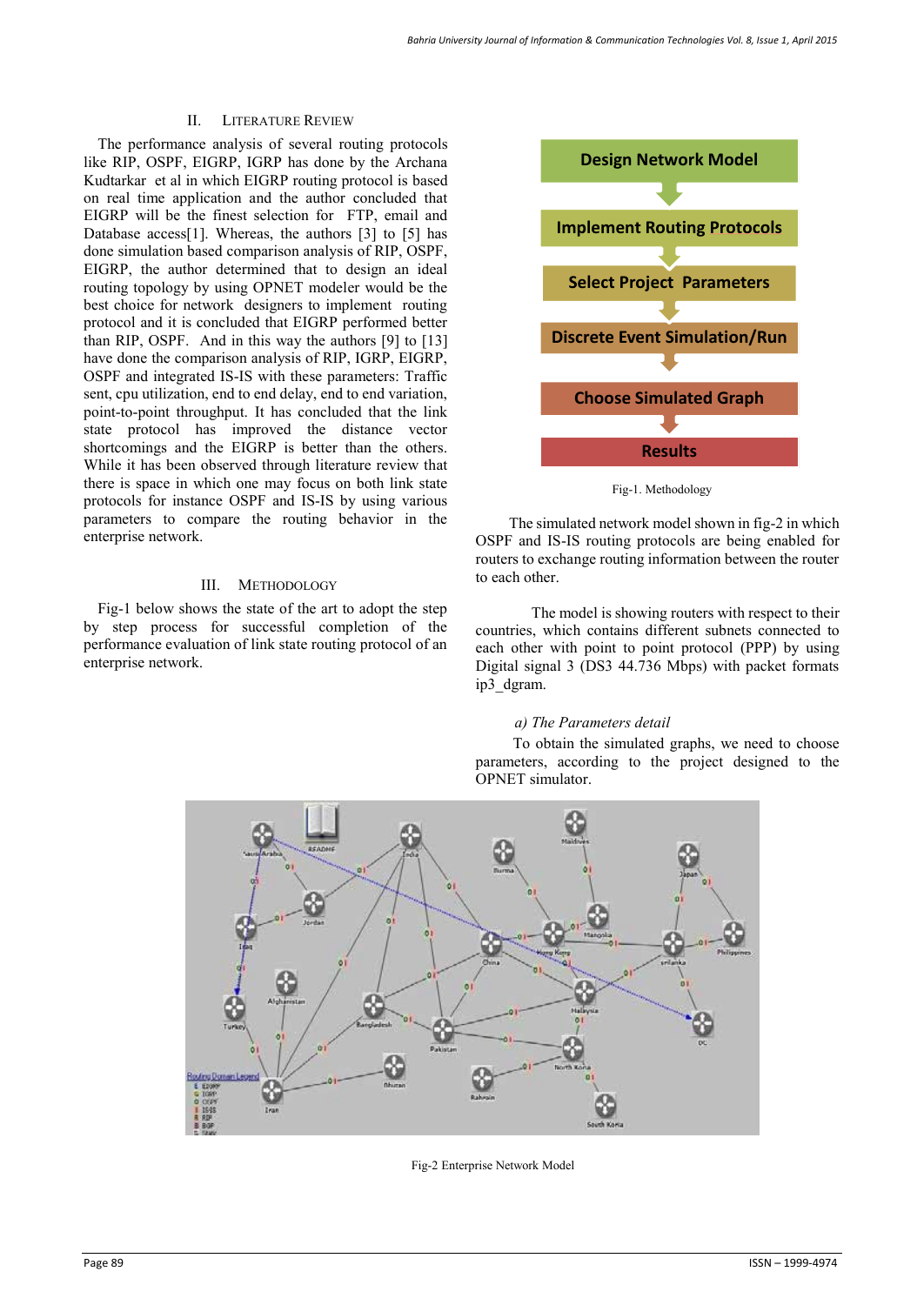

Fig-3 Parameter selection

The parameters are IP traffic delay, Network convergence, Point-to-Point delay, throughput, utilization, traffic sent/received, process delay selected in both routing protocols of OSPF and IS-IS enterprise network models for performance evaluation.

## IV. SIMULATED RESULTS

The following figures showing the simulated results obtained from enterprise network model, which we have designed and configured as shown in the fig-2.



Fig-4. IP traffic delay

Fig-4 shows the comparison of OSPF and IS-IS routing protocol in which IP Traffic delay of OSPF is more than the IS-IS protocol.



Fig-5. Network Convergence

The overall status of Network Convergence of enterprise network model of OSPF is higher than the ISIS routing protocol. The Network Convergence of IS-IS is better than OSPF as shown in the fig-5.

|               | E ISIS comp-straple configuration-DES-1.<br><b>IS OUT simple comp-simple configuration-DES-1</b> |         |               |
|---------------|--------------------------------------------------------------------------------------------------|---------|---------------|
| 0.0000060+    | time_sverage (in point-to-point queuing delay (sec))                                             |         |               |
| 0.0000058-    |                                                                                                  |         |               |
| 0.0000050-    |                                                                                                  |         |               |
| $0.0000045 -$ |                                                                                                  |         |               |
| 0.0000040 -   |                                                                                                  |         |               |
| 0.00000054    |                                                                                                  |         |               |
| 0.0000030     |                                                                                                  |         |               |
| 0.0000025-    |                                                                                                  |         |               |
| 0.0000020-    |                                                                                                  |         |               |
| $0.0000015 -$ |                                                                                                  |         |               |
| $0.0000010 -$ |                                                                                                  |         |               |
| 0.0000005+    |                                                                                                  |         |               |
| 0.0000000-    |                                                                                                  |         |               |
| <b>ON One</b> | 06/20m                                                                                           | Oh. 40m | <b>StuDio</b> |

Fig-6. Point-to-Point delay

The fig-6, point-to-point delay is clearly showing the simulated result in favour of ISIS routing protocol.



Fig-7. Throughput

In the Throughput parameter as per simulated result shown in fig-7 the OSPF is higher than the ISIS, the throughput is considered as main parameter.



Fig-8. Utilization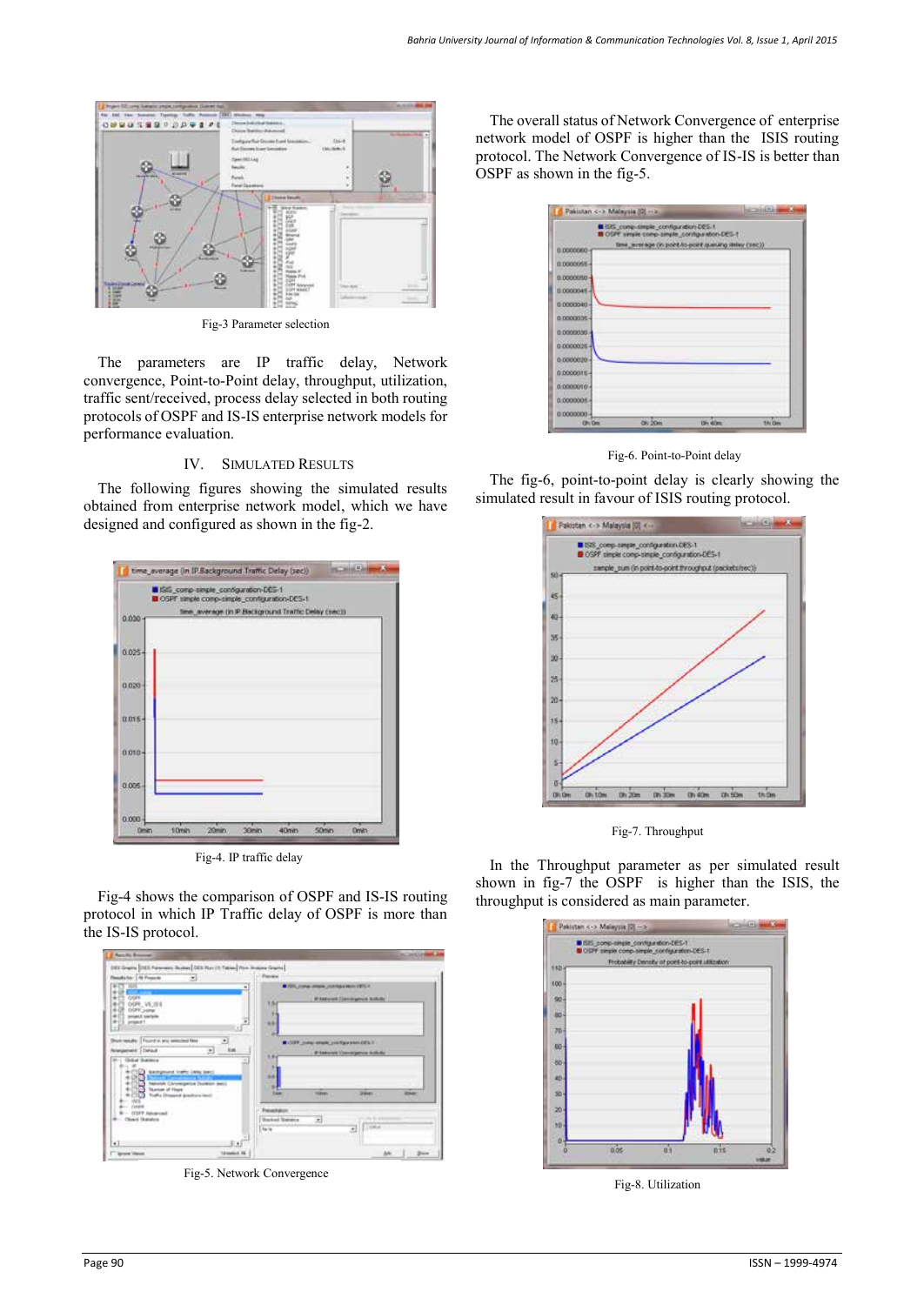The point to point utilization of data between Pakistani router to Malaysian router displayed that the utilization of OSPF has increase than the ISIS Fig-8.



Fig- 9. Traffic Sent



Fig- 10. Traffic Received

The fig-9 and 10 showing the status of the Traffic sent/received is more better in ISIS as compare to OSPF routing protocol.



Fig- 11. Process Delay

The OSPF process delay is higher as compare to ISIS protocol as shown in fig-11

#### V. CONCLUSION

The two same enterprise network models were designed by using OPNET modeler in which OSPF and IS-IS routing protocol were separately applied as to assess the proficiency of both routing protocols. The simulated results are summarized as per selected parameters:

| S#             | <b>Name of Parameter</b> | <b>OSPF</b> | IS-IS         |
|----------------|--------------------------|-------------|---------------|
| $\overline{I}$ | IP traffic delay         | High        | Low           |
| 2              | Network Convergence      | Normal      | <b>FASTER</b> |
| $\overline{3}$ | Point-to-Point delay     | High        | Low           |
| $\overline{4}$ | Throughput               | <b>HIGH</b> | <b>Normal</b> |
| 5              | Utilization              | <b>HIGH</b> | Normal        |
| 6              | Traffic sent/received    | Normal      | Faster        |
| $\overline{7}$ | Process delay            | High        | <i>LOW</i>    |

Table-1 Parameter wise status of OSPF & IS-IS

The Best performance of IS-IS routing protocol in different parameters such as IP traffic delay, Point-to-Point delay, Network convergence, Traffic sent and received and Process delay. While the faster performance of OSPF routing protocol in only two parameters such as Throughput and Utilization.

The analysis from the simulated results clearly support to the IS-IS routing protocol, which is most suitable for any enterprise network.

#### **REFERENCES**

- [1] Archana perform analysis of routing protocols of real time application International journal of Advanced research in in computer and communication engineering Vol, 3 , issue 1, january 2014.
- [2] Shah.A et all, Performance Analysis of RIP and OSPF in Network Using OPNet IJCSI International Journal of Computer Science Issues, Vol. 10, Issue 6, No 2, November 2013 ISSN (Print): 1694- 0814 | ISSN (Online): 1694-0784
- [3] Jagdeep Singh, et all, Simulation Based Comparative study of RIP, OSPF and EIGRP International Journal of Advanced Research in computer Science and software Engineering volume3, Issue 8, August 2013.
- [4] S.Farhangi et all, Performance comparison of Mixed Protocol Based on EIGRP, IS-IS and OSPF for Real time application , Middle East Journal of Scientific Research 12 (11):1502-1508,2012 ISSN 1990- 9233
- [5] Don Xu, et all, Performance analysis of RIP , EIGRP and OSPF using OPNet Simon Fraser University 2011.
- [6] S.G Thomier, Communication service provider's choice between OSPF and IS-IS dynamic routing protocols and implementation criteria using OPNET simulator, in Proc. Second International conference on computer and network technology (ICCNT) , Bangkok ,Thailand,April, 2010, p.3842
- [7] Thorenoor, S.G."Dynamic Routing Protocol Implementation Decision between EIGRP, OSPF and RIP Based on Technical Background Using OPNET Modeler" *(Wipro, Bangalore, India) Source: Proceedings of the 2010 Second International Conference on Computer and Network Technology (ICCNT 2010)*, p191-5, 2010.
- [8] Renata Teixeira, Jennifer Rexford, "Managing Routing Disruptions in Internet Service Provider Networks," IEEE Communications Magazine, March 2006.